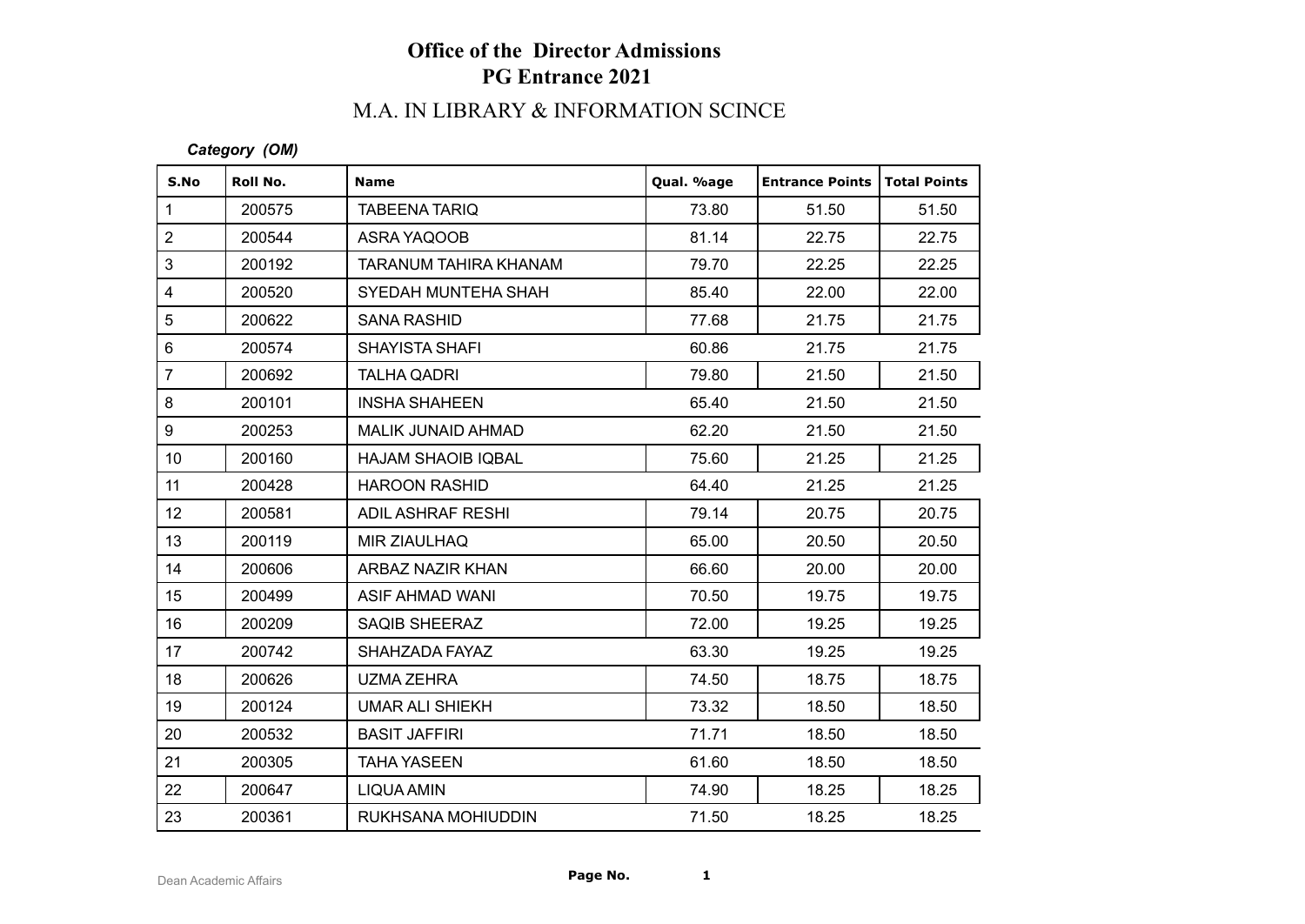## **Office of the Director Admissions PG Entrance 2021**

### M.A. IN LIBRARY & INFORMATION SCINCE

#### *Category (OM)*

| S.No | l Roll No. | <b>Name</b>        | Qual. %age | <b>Entrance Points   Total Points</b> |       |
|------|------------|--------------------|------------|---------------------------------------|-------|
| -24  | 200440     | SHABEENA FARNAAZ   | 70.35      | 18.25                                 | 18.25 |
| 25   | 200442     | <b>IQRA GULZAR</b> | 72.47      | 18.00                                 | 18.00 |

*Category (ST)*

| S.No | Roll No. | <b>Name</b>                      | %age<br>Oual. | <b>Entrance Points   Total Points</b> |       |
|------|----------|----------------------------------|---------------|---------------------------------------|-------|
| 26   | 200386   | Z YOUSUF KALUS<br><b>SHAHBAZ</b> | 70.00         | 15.00                                 | 15.00 |

*Category (RBA)*

| S.No        | Roll No. | <b>Name</b>         | Qual. %age | <b>Entrance Points   Total Points</b> |       |
|-------------|----------|---------------------|------------|---------------------------------------|-------|
| $\sqrt{27}$ | 200478   | RAFIA JAN           | 81.30      | 17.00                                 | 17.00 |
| -28         | 200715   | MIR YASIR SHOWKATH  | 65.00      | 17.00                                 | 17.00 |
| 29          | 200272   | <b>JOSEY AKHTER</b> | 57.39      | 17.00                                 | 17.00 |

*Category (WUP)*

| S.No | Roll No. | <b>Name</b>                     | Oual, %age | <b>Entrance Points   Total Points</b> |       |
|------|----------|---------------------------------|------------|---------------------------------------|-------|
| 30   | 200089   | <b>SHABIR</b><br>. AHMAD KUMHAR | 70.10      | 17.00                                 | 17.00 |

*Category (CDP)*

| S.No | Roll No. | Name                 | . %age<br>Oual. | <b>Entrance Points   Total Points</b> |                                                                         |
|------|----------|----------------------|-----------------|---------------------------------------|-------------------------------------------------------------------------|
| l 31 | 200505   | <b>RIZWAN UL HAQ</b> | 54.50           | 13.75                                 | $\rightarrow$ $\rightarrow$ $\rightarrow$<br>$\ddot{\sim}$<br>ن ، ، ب ا |

*Category (NCC)*

| S.No | Roll No. | <b>Name</b>      | Qual. %age | Entrance Points   Total Points |       |
|------|----------|------------------|------------|--------------------------------|-------|
| 32   | 200615   | AADIL AHMAD WANI | 71.60      | 17.00                          | 17.00 |